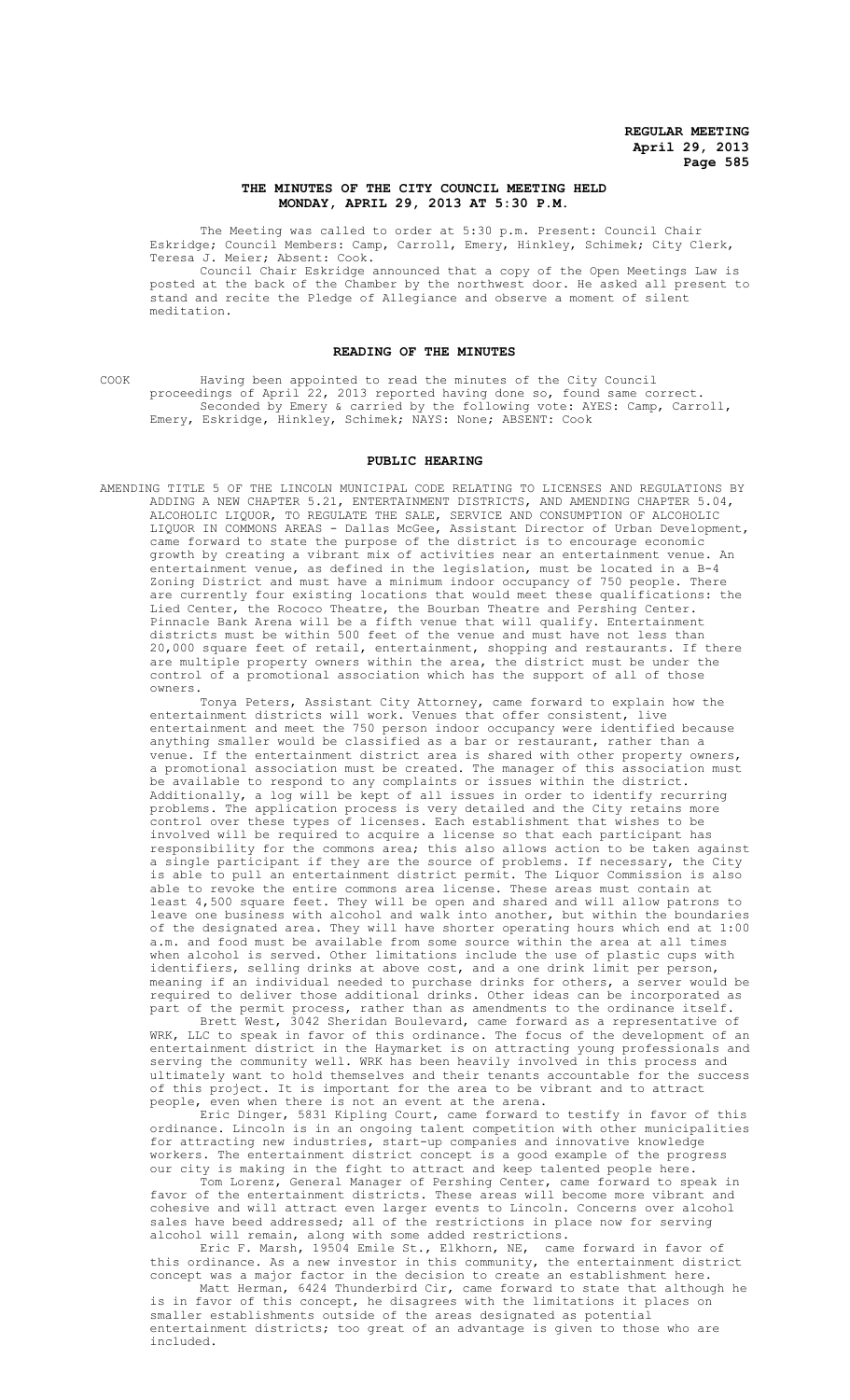Jo Tetherow, 3118 Shirley Ct., came forward to state that she disagrees with the single drink purchase limit.

Drew Philippi, 527 Elm St., Greenwood, NE, came forward to state that he and his wife recently started a business called Group Therapy Bike Tours in direct response to the news of the development of entertainment districts. These ideas do attract new businesses and young professionals. This matter was taken under advisement.

AMENDING TITLE 9 OF THE LINCOLN MUNICIPAL CODE RELATING TO PUBLIC PEACE AND WELFARE TO ADD A NEW CHAPTER 9.30 ENTITLED "DONATION BOXES" BY ADDING SECTION 9.30.010 TO SET FORTH DEFINITIONS USED IN THIS CHAPTER; ADDING SECTION 9.30.020 TO SET FORTH THE LEGISLATIVE INTENT OF THE COUNCIL; ADDING SECTION 9.30.030 TO PROHIBIT DONATION BOXES FOR OTHER THAN CHARITABLE PURPOSES; ADDING SECTION 9.30.040 TO PROVIDE FOR ISSUANCE OF DONATION BOX PERMITS; ADDING SECTION 9.30.050 TO PROVIDE<br>FOR ENFORCEMENT OF THIS CHAPTER; ADDING SECTION 9.30.060 TO PROVIDE EXEMPTIONS FOR ENFORCEMENT OF THIS CHAPTER; ADDING SECTION 9.30.060 TO PROVIDE EXEMPTIONS FOR DONATION BOXES ON PROPERTY OWNED BY A CHARITABLE ORGANIZATION; AND ADDING SECTION 9.30.070 TO PROVIDE FOR SEVERABILITY OF THE PROVISIONS OF THIS CHAPTER - Pastor Tom Barber, People's City Mission, came forward to speak in favor of this ordinance. The Mission and other local agencies depend heavily on public donations of clothing. When donations are made at the donation boxes, those items leave Lincoln, even though the local level need for them is great. It is taking public charity and morphing it into business enterprise and this hurts local efforts.

Clayton Naff, 3310 S.  $27<sup>th</sup>$  St., came forward in favor of the ordinace. He stated that even when a portion of the donations from the collection boxes goes to charitable organizations, local organizations still lose, and they directly and indirectly serve the vulnerable in this community.

Rafael Meza, 430 N. 24th St., came forward to state that as a result of donated goods received at Goodwill, he is able to provide for his family. He sees the direct benefit provided to those seeking employment and to the individuals he trains to work and be productive individuals in the community.

James Jones, 5625 O St., came forward as a representative of the Community Justice Center in favor of this ordinance. His organization is a direct recipient of some of the donations that Goodwill receives and those donations help to fund their public safety mission.

Adam Feser,  $6140$  S.  $41^{\text{st}}$  St., came forward representing the ARC of Lincoln in favor of this ordinance. People with developmental and intellectual disabilities have difficulty securing and maintaining employment and because of Goodwill's support, the ARC is able train these individuals and to help them find employment.

JoAnn Pickrel, 2835 S. 14th St., came forward representing Goodwill Industries in support of this ordinance. Goodwill employs approximately 100 people in Lincoln; 38 are full-time positions. The Lincoln payroll in 2012 was .<br>2.1 million and these jobs are 100% supported by the donated goods program. More than 99% of Lincoln Goodwill programs and operations are funded by donated goods. Last year, over 4,000 Lincoln residents were served; many of these individuals do not qualify for other employment programs or are difficult to serve for various reasons. Rather than duplicate services, other agencies operate programs that feed into and/or receive support from Goodwill. Anything that is generated from community donations stays in Lincoln.

Jack Schultz, P.O. Box 82028, came forward representing EZ Drop. EZ Drop Inc. is a local business that has been operating in Lincoln for over four years without a single complaint. The March of Dimes has an independent contractor who arranges for the locations of donation boxes. They then contract with EZ Drop for the provisions of the boxes, their maintenance, and the collection, consolidation and liquidation of the goods. The March of Dimes receives approximately a third of the profits from this operation. No attempt is made to hide the identity of anyone involved. The situation is analogous to a politician paying a fund-raiser to raise funds. In answer to Council questions, Mr. Schultz replied that although a large part of the funds do not go to the charity, it is no different from the charity hiring employees to collect and sort through donations on their behalf.

Rosemary Opbroek, State Director for the March of Dimes, came forward to state that March of Dimes is not opposed to this idea and they think it is good corporate stewardship, but they hope to have a conversation about how to best<br>make it work for all parties already involved. The mission of the March of Di parties already involved. The mission of the March of Dimes is to give babies a healthy start in life by preventing prematurity, birth defects and infant mortality. They receive approximately 10% of their gross profits, which is a substantial donation; they have gotten over \$160,000.00 over the past 3 years.

Michael Fleming, 1926 NW 55<sup>th</sup> St., came forward as a local individual whose family was directly impacted by the March of Dimes. Both Neonatal Intensive Care Units in Lincoln use the tools and research of the March of Dimes.

Erik Younger, 3620 San Mateo Ln., came forward to share the story of how his family was impacted by the March of Dimes. The drop boxes increase awareness for the charity and their mission.

Clinton Collins, no address given, came forward to state he has concerns for smaller charitable organizations who do not have 501(c)(3) status. The help they provide stays within this community.

Rod Confer, City Attorney, came forward to answer Council questions. He stated that administrative costs for any charitable organization with a 501(c)(3) status are considered part of their charitable uses. It would be possible to restructure the arrangement the March of Dimes has with EZ Drop to satisfy the ordinance. An amendment has been suggested that would refine the definition of donation boxes.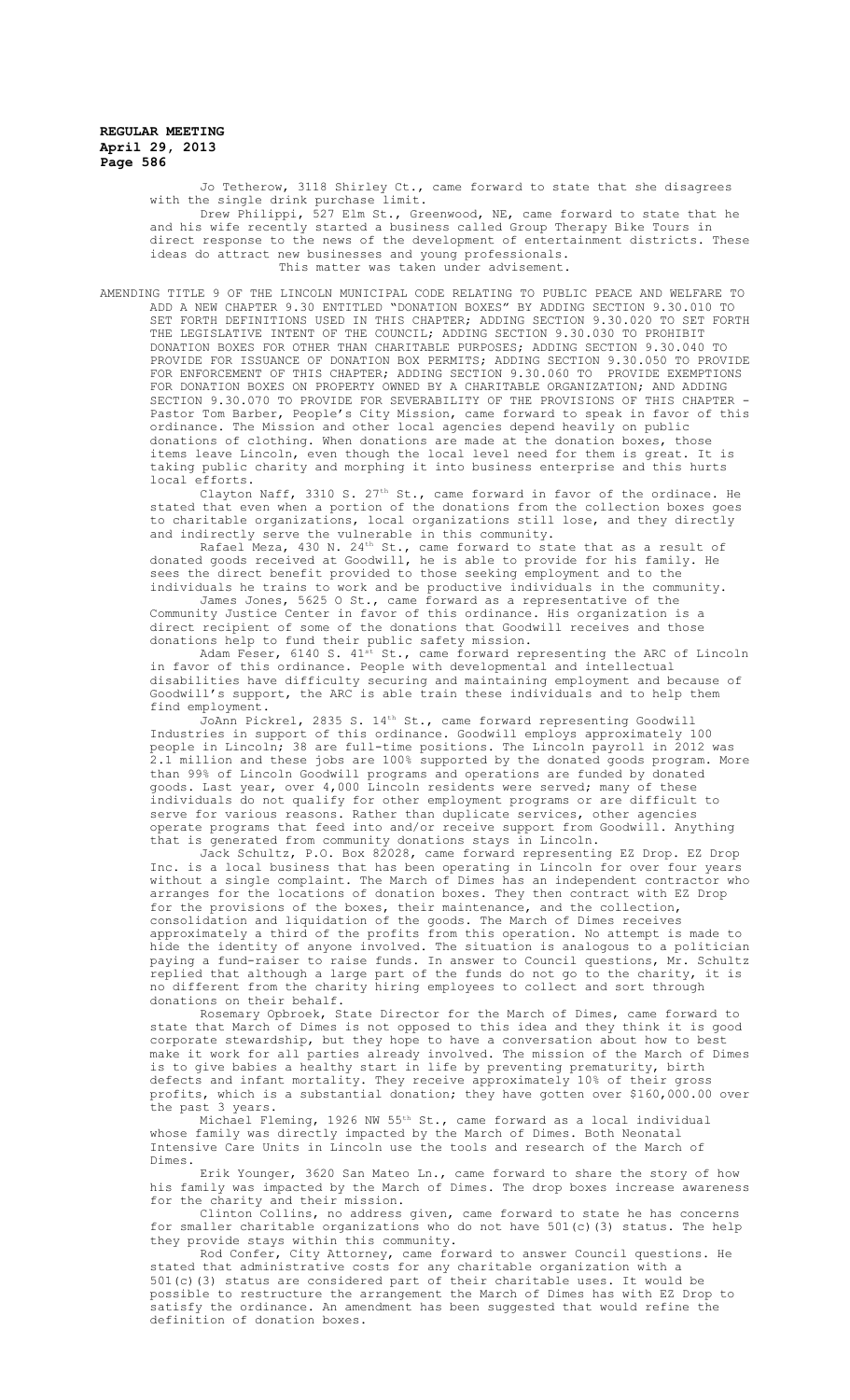ACCEPTING THE REPORT OF NEW AND PENDING CLAIMS AGAINST THE CITY AND APPROVING DISPOSITION OF CLAIMS SET FORTH FOR THE PERIOD OF APRIL 1-15, 2013 - Rod Confer, City Attorney, came forward to explain the request for the removal of DuPont from the list of denied claims. Council Member Camp made motion to remove DuPont from the list of denied claims and Council voted.

APPROVING AN INTERLOCAL AGREEMENT BETWEEN THE CITY OF LINCOLN AND LANCASTER COUNTY SCHOOL DISTRICT 001 TO PROVIDE FOR MAINTENANCE AND OTHER OBLIGATIONS FOR HERITAGE SCHOOL LOCATED NEAR THE NATURE CENTER IN PIONEERS PARK - Terry Genrich, Lincoln Parks & Recreation Department, came forward to state that in 2009, Heritage School moved from State Fair Park to Pioneers Park. Lincoln Public Schools continues to use it as part of their  $4^{\text{th}}$  Grade curriculum. This agreement outlines some of the responsibilities for care of the facility and clarifies who pays for them.

This matter was taken under advisement.

APPROVING A CONSTRUCTION ENGINEERING SERVICES AGREEMENT BETWEEN THE CITY OF LINCOLN AND THE NEBRASKA DEPT. OF ROADS FOR THE USE OF FEDERAL HIGHWAY SAFETY IMPROVEMENT PROGRAM FUNDS FOR THE SUPERIOR STREET AND I-180 EAST RAMP SAFETY PROJECT (PROJECT NO. HSIP-5254(8); CITY PROJECT NO. 702620) - Craig Aldridge, Public Works & Utilities Department, came forward to answer Council questions. The reason this project has come before Council in stages rather than as a single project is simply due to the timing of various aspects of the project. This matter was taken under advisement.

# **COUNCIL ACTION**

#### **REPORTS OF CITY OFFICERS**

APPOINTING DR. NATHAN HAECKER TO THE LINCOLN-LANCASTER COUNTY BOARD OF HEALTH FOR A TERM EXPIRING APRIL 15, 2016 - CLERK read the following resolution, introduced by Jonathan Cook.

EMERY Moved its adoption:

A-87307 BE IT RESOLVED by the City Council of the City of Lincoln, Nebraska: That the appointment of Dr. Nathan Haecker to the Lincoln-Lancaster County Board of Health for a term expiring April 15, 2016, is hereby approved. Introduced by Jonathan Cook Seconded by Carroll and carried by the following vote: AYES: Camp,

Carroll, Emery, Eskridge, Hinkley, Schimek; NAYS: None; ABSENT: Cook.

REAPPOINTING DR. KARLA K. LESTER AND DR. HEIDI STARK TO THE LINCOLN-LANCASTER COUNTY BOARD OF HEALTH FOR TERMS EXPIRING APRIL 15, 2016 - CLERK read the following resolution, introduced by Jonathan Cook.

EMERY Moved its adoption:<br>A-87308 BE IT RESOLVED by the A-87308 BE IT RESOLVED by the City Council of the City of Lincoln, Nebraska: That the reappointment of Dr. Karla K. Lester and Dr. Heidi Stark to the Lincoln-Lancaster County Board of Health for a term expiring April 15, 2016, is hereby approved.

Introduced by Jonathan Cook Seconded by Carroll and carried by the following vote: AYES: Camp, Carroll, Emery, Eskridge, Hinkley, Schimek; NAYS: None; ABSENT: Cook.

REAPPOINTING RONALD GEARY TO THE HEATING, VENTILATING & COOLING EXAMINERS BOARD FOR A TERM EXPIRING APRIL 4, 2016 - CLERK read the following resolution, introduced by Jonathan Cook.

EMERY Moved its adoption:<br>A-87309 BE IT RESOLVED by t A-87309 BE IT RESOLVED by the City Council of the City of Lincoln, Nebraska: That the reappointment of Ronald Geary to the Heating Ventilating and Cooling Examiners Board for a term expiring April 4, 2016, is hereby approved. Introduced by Jonathan Cook

Seconded by Carroll and carried by the following vote: AYES: Camp, Carroll, Emery, Eskridge, Hinkley, Schimek; NAYS: None; ABSENT: Cook.

REAPPOINTING BOB RIPLEY AND JOE TIDBALL TO THE PARKS & RECREATION ADVISORY BOARD FOR TERMS EXPIRING APRIL 27, 2016 - CLERK read the following resolution, introduced by Jonathan Cook.<br>Moved its adoption:

EMERY Moved its adoption:

A-87310 BE IT RESOLVED by the City Council of the City of Lincoln, Nebraska: That the reappointment of Bob Ripley and Joe Tidball to the Parks and Recreation Advisory Board for terms expiring April 27, 2016, is hereby approved. Introduced by Jonathan Cook

Seconded by Carroll and carried by the following vote: AYES: Camp, Carroll, Emery, Eskridge, Hinkley, Schimek; NAYS: None; ABSENT: Cook.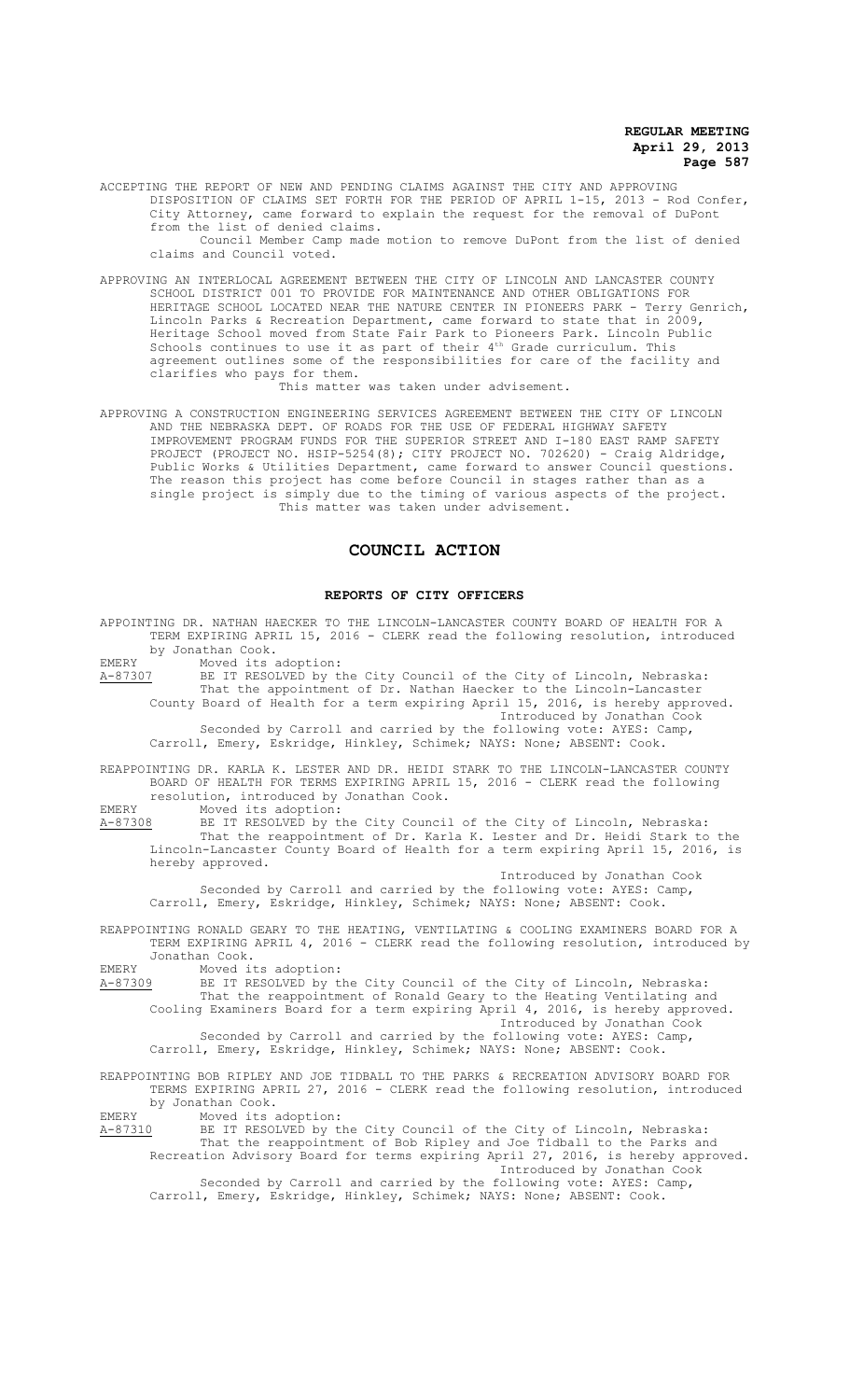REAPPOINTING CLEOME MULLISON TO THE PARKS & RECREATION ADVISORY BOARD FOR A TERM EXPIRING JUNE 1, 2014 - CLERK read the following resolution, introduced by Jonathan Cook. EMERY Moved its adoption: A-87311 BE IT RESOLVED by the City Council of the City of Lincoln, Nebraska: That the reappointment of Cleome Mullison to the Parks and Recreation Advisory Board for a term expiring June 1, 2014, is hereby approved. Introduced by Jonathan Cook Seconded by Carroll and carried by the following vote: AYES: Camp, Carroll, Emery, Eskridge, Hinkley, Schimek; NAYS: None; ABSENT: Cook. APPOINTING ANNETTE MCROY TO THE BOARD OF ZONING APPEALS FOR A TERM EXPIRING FEBRUARY 1, 2018 - CLERK read the following resolution, introduced by Jonathan Cook. EMERY Moved its adoption:<br>A-87312 BE IT RESOLVED by the BE IT RESOLVED by the City Council of the City of Lincoln, Nebraska: That the appointment of Annette McRoy to the Board of Zoning Appeals for a term expiring February 1, 2018, is hereby approved. Introduced by Jonathan Cook Seconded by Carroll and carried by the following vote: AYES: Camp, Carroll, Emery, Eskridge, Hinkley, Schimek; NAYS: None; ABSENT: Cook. APPOINTING DAVE JOHNSON TO THE BUILDING CODE BOARD OF APPEALS FOR A TERM EXPIRING APRIL 1, 2016 - CLERK read the following resolution, introduced by Jonathan Cook. EMERY Moved its adoption: A-87313 BE IT RESOLVED by the City Council of the City of Lincoln, Nebraska: That the appointment of Dave Johnson to the Building Code Board of Appeals for a term expiring April 1, 2016, is hereby approved. Introduced by Jonathan Cook Seconded by Carroll and carried by the following vote: AYES: Camp, Carroll, Emery, Eskridge, Hinkley, Schimek; NAYS: None; ABSENT: Cook. REAPPOINTING CRAIG GIES TO THE BUILDING CODE BOARD OF APPEALS FOR A TERM EXPIRING APRIL 1, 2016 - CLERK read the following resolution, introduced by Jonathan Cook. EMERY Moved its adoption:<br>A-87314 BE IT RESOLVED by t A-87314 BE IT RESOLVED by the City Council of the City of Lincoln, Nebraska: That the reappointment of Craig Gies to the Building Code Board of Appeals for a term expiring April 1, 2016, is hereby approved. Introduced by Jonathan Cook Seconded by Carroll and carried by the following vote: AYES: Camp, Carroll, Emery, Eskridge, Hinkley, Schimek; NAYS: None; ABSENT: Cook. APPROVING THE ASSESSMENT RESOLUTION FOR HAVELOCK MAINTENANCE BUSINESS IMPROVEMENT DISTRICT AND ASSESSING THE COST AGAINST THE BENEFITTED PROPERTIES - CLERK read the following resolution, introduced by Doug Emery, who moved its adoption: A-87015 BE IT RESOLVED by the City Council of the City of Lincoln, Nebraska, that: 1. The cost of providing for the maintenance of certain public facilities in the Havelock Business Improvement District including: a. Replacing of all landscaping followed by care and maintenance of said landscaping to include watering, fertilizing, weeding, pruning, spraying, mulching, and removal of dead plants, shrubs and trees as necessary; b. Installation and maintenance of irrigation system for landscaping including seasonal shut off in the fall and startup in the spring; Removal of trash from trash and cigarette receptacles; d. Removal of litter from sidewalks, planting beds, planting areas, and the Pedestrian Walk Way on the north side of Havelock Avenue between 62nd and 63rd Streets; e. Maintenance of street furniture, planters, ornamental lights, and trash and cigarette receptacles;<br>f. Snow removal including the employ Snow removal including the employment of or contracting for personnel, to provide for any service as may be necessary or proper to carry out the purposes of the Business Improvements District Act and cost incidental thereto, be and the same is hereby assessed upon the property in said district described in the proposed Distribution of Assessment attached to this resolution, marked "Proposed Distribution of Assessment of the Havelock Business Improvement District" and made a part hereof; 2. The cost of said activities is the sum of \$4,369.81.<br>3. The property set forth in the proposed Distribution The property set forth in the proposed Distribution of Assessment is specially benefitted by such activities and improvement. 4. Each piece and parcel of property described is specially benefitted in the amount set forth therein, and no property is taxed more than the special benefits accruing thereto by reason of said activities and improvements.<br>5. The cost of said activities and improvements is hereby apportioned and assessed upon the several pieces and parcels of property in said district in the manner and amount set forth in the proposed Distribution of Assessment of

the Havelock Business Improvement District. BE IT FURTHER RESOLVED that the City Clerk be and is hereby directed to record this resolution in the minutes of the City Council with the vote thereon by yeas and nays.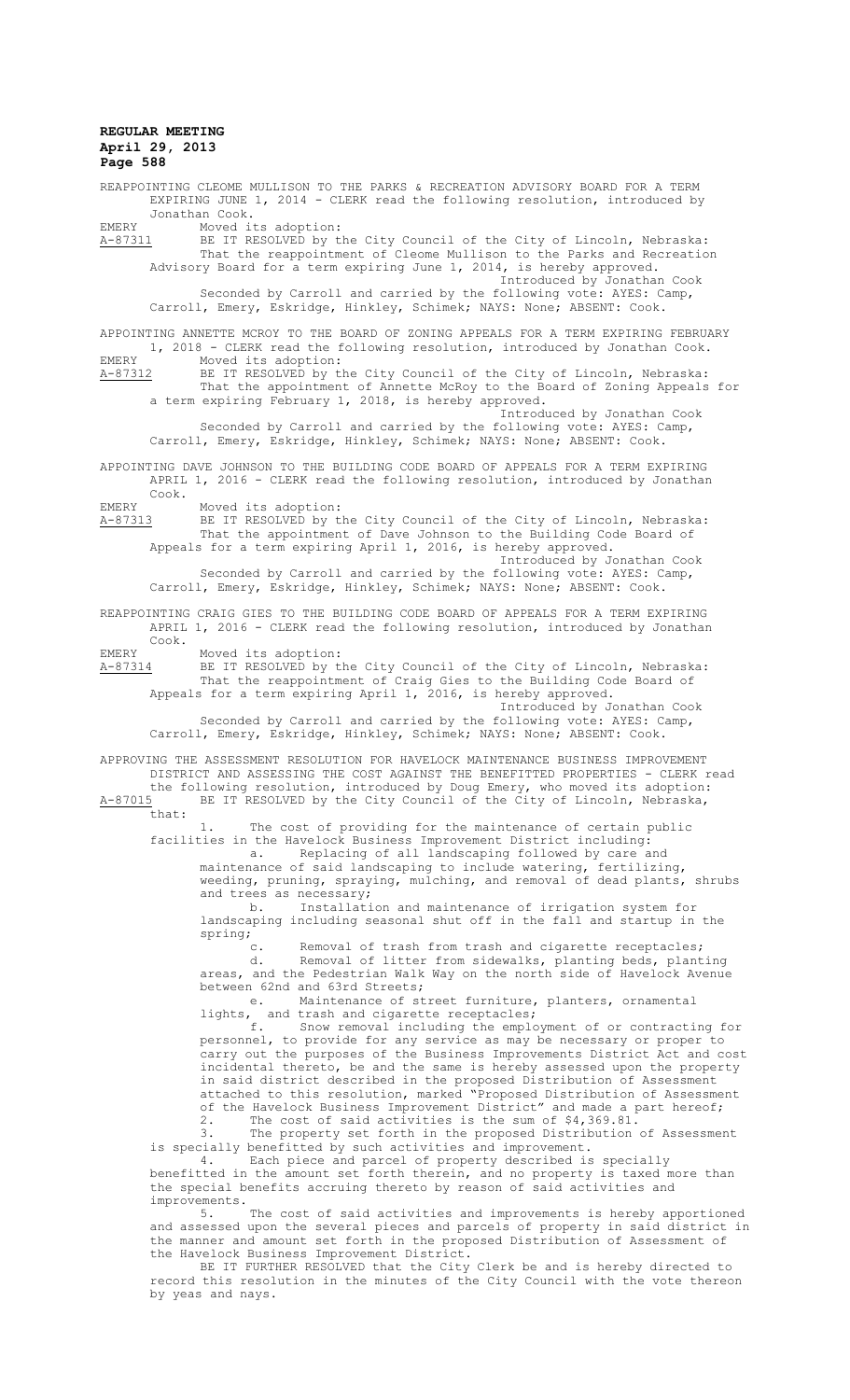BE IT FURTHER RESOLVED that the City Council sit as a Board of Equalization for the purpose of equalizing said assessments on the 6th day of May, 2013, at 3:00 p.m., with adjournments from day to day until the work of equalizing said assessments shall be completed.

Introduced by Doug Emery Seconded by Carroll and carried by the following vote: AYES: Camp, Carroll, Emery, Eskridge, Hinkley, Schimek; NAYS: None; ABSENT: Cook.

APPROVING THE ASSESSMENT RESOLUTION FOR NORTH 27TH STREET MAINTENANCE

IMPROVEMENT DISTRICT AND ASSESSING THE COST AGAINST THE BENEFITTED PROPERTIES - CLERK read the following resolution, introduced by Doug Emery, who moved its

 $\frac{\text{adoption:}}{\text{A}-87016}$ BE BE IT RESOLVED by the City Council of the City of Lincoln, Nebraska, that:

1. The cost of providing for the maintenance of certain public facilities in the North 27th Street Maintenance Business Improvement District including:

a. Litter and refuse removal from sidewalks, planting areas, and beautification areas within the public right-of-way;

b. Care and maintenance, including replacement, of all landscaping, including watering, fertilizing, weeding, pruning, spraying, and removal and replacement of dead plantings;

c. Maintenance (excluding repair) of sidewalks;

d. General maintenance of median signs including repair and repainting; including the employment of or contracting for personnel, to provide for any service as may be necessary or proper to carry out the purposes of the Business Improvements District Act and cost incidental thereto, be and the same is hereby assessed upon the property in said district described in the proposed Distribution of Assessment attached to this resolution, marked "Proposed Distribution of Assessment of the North 27th Street Maintenance Improvement District" and made a part hereof; 2. The cost of said activities is the sum of \$10,591.34.

3. The property set forth in the proposed Distribution of Assessment is specially benefitted by such activities and improvement.

4. Each piece and parcel of property described is specially benefitted in the amount set forth therein, and no property is taxed more than the special benefits accruing thereto by reason of said activities and improvements.<br>5.

The cost of said activities and improvements is hereby apportioned and assessed upon the several pieces and parcels of property in said district in the manner and amount set forth in the proposed Distribution of Assessment of the North 27th Street Maintenance Improvement District.

BE IT FURTHER RESOLVED that the City Clerk be and is hereby directed to record this resolution in the minutes of the City Council with the vote thereon by yeas and nays.

BE IT FURTHER RESOLVED that the City Council sit as a Board of Equalization for the purpose of equalizing said assessments on the 6th day of May, 2013, at 3:00 p.m., with adjournments from day to day until the work of equalizing said assessments shall be completed.

Introduced by Doug Emery Seconded by Carroll and carried by the following vote: AYES: Camp, Carroll, Emery, Eskridge, Hinkley, Schimek; NAYS: None; ABSENT: Cook.

APPROVING THE ASSESSMENT RESOLUTION FOR SOUTH STREET MAINTENANCE BUSINESS IMPROVEMENT DISTRICT AND ASSESSING THE COST AGAINST THE BENEFITTED PROPERTIES - PRIOR to reading:

EMERY Moved MTA #1 to amend the Assessment Resolution under the Business Improvement District Act for the South Street Business District in the following manner:

1. On Page 1, Paragraph 2, amend the dollar amount from \$13,923.46 to \$12,294.28.

2. Replace the "Proposed Distribution of Assessment of Assessment of the South Street Business Improvement District" dated April 5, 2013 with the "Proposed Distribution of Assessment of Assessment of the South Street Business Improvement District" dated April 29, 2013.

Seconded by Carroll and carried by the following vote: AYES: Camp, Carroll, Emery, Eskridge, Hinkley, Schimek; NAYS: None; ABSENT: Cook.

CLERK Read the following resolution, introduced by Doug Emery, who moved its adoption:

BE IT RESOLVED by the City Council of the City of Lincoln, Nebraska,  $\frac{\text{A}-87017}{\text{that}}$ 

1. The cost of providing for the maintenance of certain public facilities in the South Street Business Improvement District including: a. Maintenance of the irrigation system including Spring

start-up and Fall shut-off; b. Removal of litter from sidewalks, median planting beds, planting areas in the South Street right-of-way and the 14th Street plaza area;

c. Removal of trash from the 14th Street plaza area trash receptacles;<br>d

Replacement, as needed, of street furniture, planters, ornamental lights and trash receptacles;

e. Care and maintenance of all landscaping, including watering, fertilizing, weeding, pruning, spraying, mulching and removal and replacement of dead plants and shrubs and trees; including the employment of or contracting for personnel, to provide for any service as may be necessary or proper to carry out the purposes of the Business Improvements District Act and cost incidental thereto, be and the same is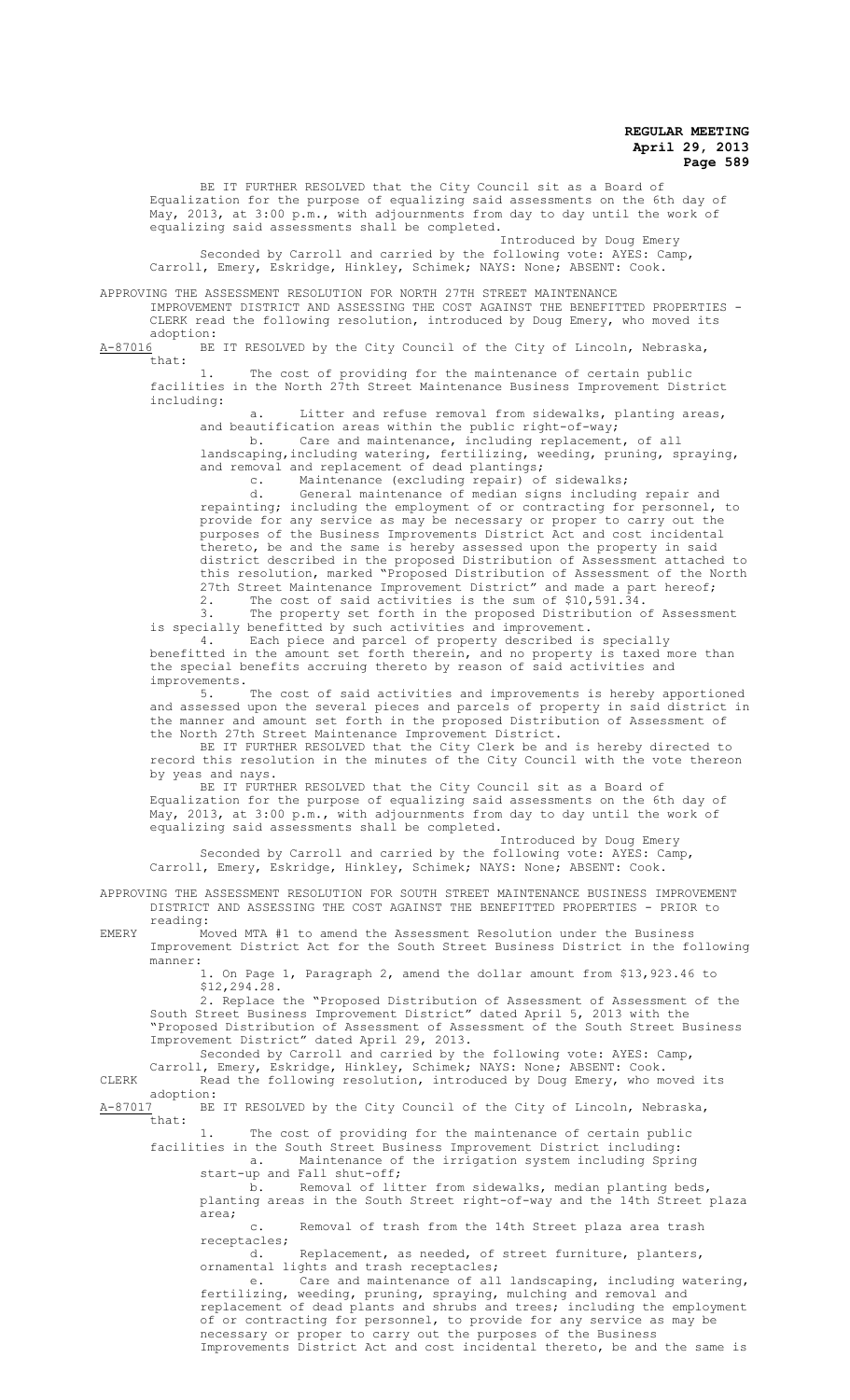hereby assessed upon the property in said district described in the proposed Distribution of Assessment attached to this resolution, marked "Proposed Distribution of Assessment of the South Street Business

Improvement District" and made a part hereof;<br>2. The cost of said activities is the sum The cost of said activities is the sum of  $\frac{13}{23.46}$   $\frac{12}{294.28}$ . 3. The property set forth in the proposed Distribution of Assessment is specially benefitted by such activities and improvement.

4. Each piece and parcel of property described is specially benefitted in the amount set forth therein, and no property is taxed more than the special benefits accruing thereto by reason of said activities and improvements.<br>5.

The cost of said activities and improvements is hereby apportioned and assessed upon the several pieces and parcels of property in said district in the manner and amount set forth in the proposed Distribution of Assessment of the South Street Business Improvement District.

BE IT FURTHER RESOLVED that the City Clerk be and is hereby directed to record this resolution in the minutes of the City Council with the vote thereon by yeas and nays.

BE IT FURTHER RESOLVED that the City Council sit as a Board of Equalization for the purpose of equalizing said assessments on the 6th day of May, 2013, at 3:00 p.m., with adjournments from day to day until the work of equalizing said assessments shall be completed.

Introduced by Doug Emery Seconded by Carroll and carried by the following vote: AYES: Camp, Carroll, Emery, Eskridge, Hinkley, Schimek; NAYS: None; ABSENT: Cook.

APPROVING THE ASSESSMENT RESOLUTION FOR UNIVERSITY PLACE MAINTENANCE BUSINESS

IMPROVEMENT DISTRICT AND ASSESSING THE COST AGAINST THE BENEFITTED PROPERTIES - - CLERK read the following resolution, introduced by Doug Emery, who moved its

 $\frac{\text{adoption:}}{\text{A}-87018}$ BE BE IT RESOLVED by the City Council of the City of Lincoln, Nebraska, that:

1. The cost of providing for the maintenance of certain public facilities in the University Place Maintenance Business Improvement District including:

a. Litter and refuse removal from sidewalks, planting areas, and beautification areas within the public right-of-way;

b. Care and maintenance, including replacement, of all landscaping, including watering, fertilizing, weeding, pruning, spraying, and removal and replacement of dead plantings;

c. Maintenance (excluding repair) of sidewalks;

d. General maintenance of median signs including repair and repainting; including the employment of or contracting for personnel, to provide for any service as may be necessary or proper to carry out the purposes of the Business Improvements District Act and cost incidental thereto, be and the same is hereby assessed upon the property in said district described in the proposed Distribution of Assessment attached to this resolution, marked "Proposed Distribution of Assessment of the University Place Maintenance Improvement District" and made a part hereof;

2. The cost of said activities is the sum of \$11,086.54. The property set forth in the proposed Distribution of Assessment

is specially benefitted by such activities and improvement.<br>4. Each piece and parcel of property described is

Each piece and parcel of property described is specially benefitted in the amount set forth therein, and no property is taxed more than the special benefits accruing thereto by reason of said activities and improvements.

The cost of said activities and improvements is hereby apportioned and assessed upon the several pieces and parcels of property in said district in the manner and amount set forth in the proposed Distribution of Assessment of the University Place Maintenance Improvement District.

BE IT FURTHER RESOLVED that the City Clerk be and is hereby directed to record this resolution in the minutes of the City Council with the vote thereon by yeas and nays.

BE IT FURTHER RESOLVED that the City Council sit as a Board of Equalization for the purpose of equalizing said assessments on the 6th day of May, 2013, at 3:00 p.m., with adjournments from day to day until the work of equalizing said assessments shall be completed.

Introduced by Doug Emery Seconded by Carroll and carried by the following vote: AYES: Camp, Carroll, Emery, Eskridge, Hinkley, Schimek; NAYS: None; ABSENT: Cook.

CLERK'S LETTER AND MAYOR'S APPROVAL OF RESOLUTIONS AND ORDINANCES PASSED BY THE CITY COUNCIL ON APRIL 15, 2013 - CLERK presented said report which was placed on file in the Office of the City Clerk. **(27-1)**

CLERK'S LETTER AND MAYOR'S APPROVAL OF RESOLUTIONS AND ORDINANCES PASSED BY THE CITY COUNCIL ON APRIL 22, 2013 - CLERK presented said report which was placed on file in the Office of the City Clerk. **(27-1)**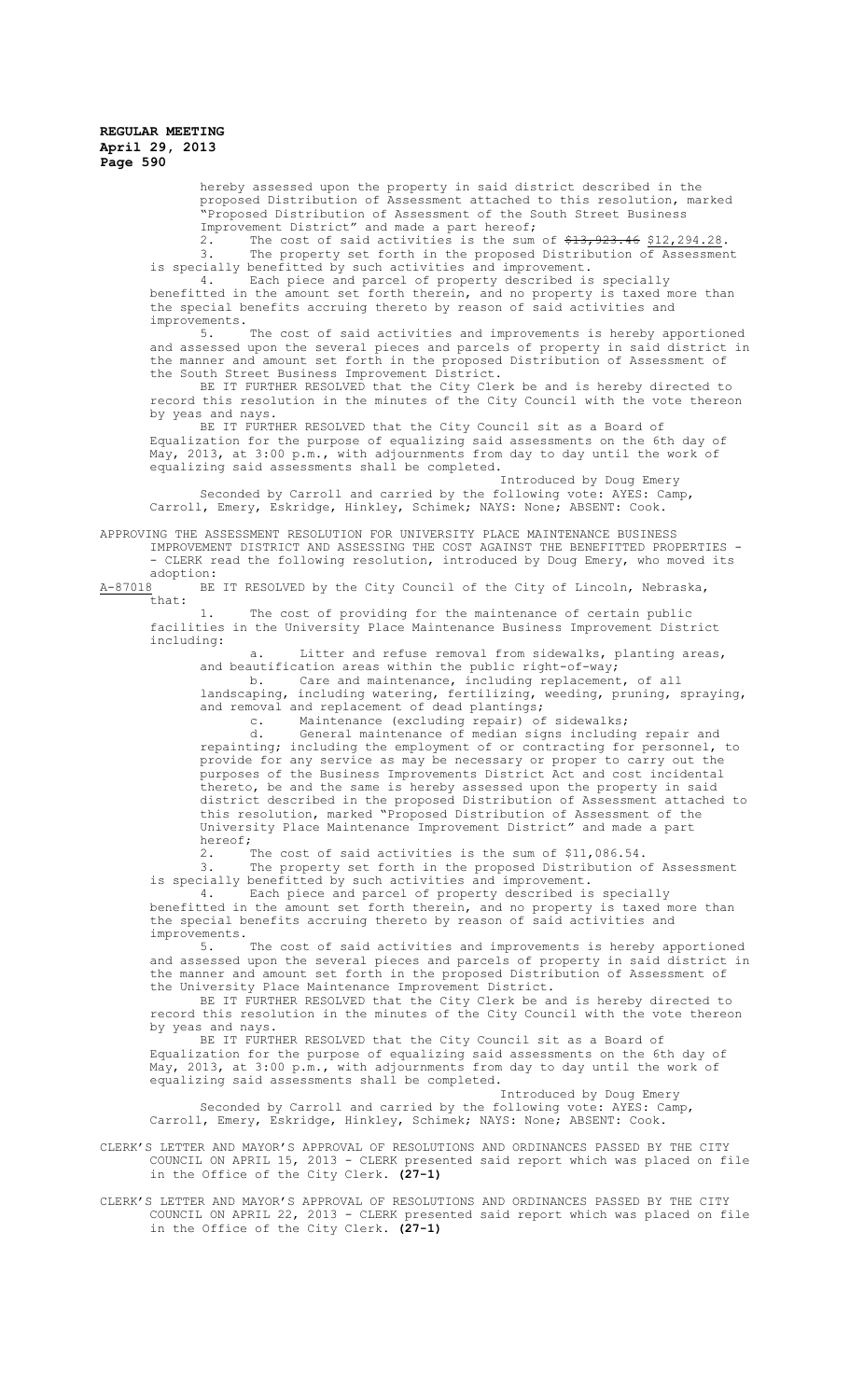#### **PETITIONS & COMMUNICATIONS**

SETTING THE HEARING DATE OF MONDAY, MAY 13, 2013 AT 3:00 P.M. FOR THE APPLICATION OF LEAST OF THESE, LLC DBA SEBASTIAN'S TABLE FOR A CLASS I LIQUOR LICENSE LOCATED AT 126 N. 14<sup>TH</sup> STREET - CLERK read the following resolution, introduced by Doug Emery, who moved its adoption:<br>A-87319 BE IT RESOLVED by the Ci

BE IT RESOLVED by the City Council, of the City of Lincoln, that a hearing date is hereby set for Monday, May 13, 2013, at 3:00 p.m. or as soon thereafter as possible in the City Council Chambers, County-City Building, 555 S. 10th St., Lincoln, NE for the application of Least of These, LLC dba Sebastian's Table for a Class I liquor license located at 126 N. 14<sup>th</sup> Street. If the Police Dept. is unable to complete the investigation by said time, a new hearing date will be set.

Introduced by Doug Emery Seconded by Carroll and carried by the following vote: AYES: Camp, Carroll, Emery, Eskridge, Hinkley, Schimek; NAYS: None; ABSENT: Cook.

#### **MISCELLANEOUS REFERRALS - NONE**

## **LIQUOR RESOLUTIONS - NONE**

#### **ORDINANCES - 2ND READING & RELATED RESOLUTIONS (as required)**

- AMENDING TITLE 5 OF THE LINCOLN MUNICIPAL CODE RELATING TO LICENSES AND REGULATIONS BY ADDING A NEW CHAPTER 5.21, ENTERTAINMENT DISTRICTS, AND AMENDING CHAPTER 5.04, ALCOHOLIC LIQUOR, TO REGULATE THE SALE, SERVICE AND CONSUMPTION OF ALCOHOLIC LIQUOR IN COMMONS AREAS - CLERK read an ordinance, introduced by Jonathan Cook, amending Title 5 of the Lincoln Municipal Code relating to Licenses and Regulations to regulate the sale, service and consumption of alcoholic liquor in commons areas by amending Section 5.04.020 to add definitions for "beer garden," "commons area," "Entertainment District," and "sidewalk café,"; amending Section 5.04.210 to provide for an occupation tax for an Entertainment District liquor license; adding a new Section numbered 5.04.295 to prohibit certain acts by Entertainment District liquor licensees, managers, and employees; amending Section 5.04.300 to increase penalty provisions; adding a new Chapter 5.21, Entertainment Districts, by adding Section 5.21.010 to set forth the legislative intent of this chapter; adding Section 5.21.020 to provide definitions for "commons area," "Entertainment District Review Committee," "entertainment venue," "Internal Liquor Committee," and "promotional association"; adding Section 5.21.030 to provide the City Council the authority to designate an area as an Entertainment District and to authorize the City Clerk to issue a permit, and to provide permit terms; adding Section 5.21.040 to establish commons area design requirements; adding Section 5.21.050 to establish the application process for an Entertainment District designation and permit, and to establish associated fees; adding Section 5.21.060 to establish additional permit terms; adding Section 5.21.070 to establish a permit modification process; adding Section 5.21.080 to establish a renewal process for Entertainment District designations and permits; adding Section 5.21.090 to establish a process for logging complaints relating to Entertainment Districts; adding Section 5.21.100 to provide a severability and savings clause; and repealing Sections 5.04.020, 5.04.210 and 5.04.300 of the Lincoln Municipal Code as hitherto existing, the second time.
- AMENDING TITLE 9 OF THE LINCOLN MUNICIPAL CODE RELATING TO PUBLIC PEACE AND WELFARE TO ADD A NEW CHAPTER 9.30 ENTITLED "DONATION BOXES" BY ADDING SECTION 9.30.010 TO SET FORTH DEFINITIONS USED IN THIS CHAPTER; ADDING SECTION 9.30.020 TO SET FORTH THE LEGISLATIVE INTENT OF THE COUNCIL; ADDING SECTION 9.30.030 TO PROHIBIT DONATION BOXES FOR OTHER THAN CHARITABLE PURPOSES; ADDING SECTION 9.30.040 TO PROVIDE FOR ISSUANCE OF DONATION BOX PERMITS; ADDING SECTION 9.30.050 TO PROVIDE FOR ENFORCEMENT OF THIS CHAPTER; ADDING SECTION 9.30.060 TO PROVIDE EXEMPTIONS FOR DONATION BOXES ON PROPERTY OWNED BY A CHARITABLE ORGANIZATION; AND ADDING SECTION 9.30.070 TO PROVIDE FOR SEVERABILITY OF THE PROVISIONS OF THIS CHAPTER - CLERK read an ordinance, introduced by Jonathan Cook, amending Title 9 of the Lincoln Municipal Code relating to Public Peace and Welfare to add a new Chapter 9.30 entitled "Donation Boxes" by adding Section 9.30.010 to set forth definitions used in this chapter; adding Section 9.30.020 to set forth the Legislative Intent of the Council; adding Section 9.30.030 to prohibit Donation Boxes for other than charitable purposes; adding Section 9.30.040 to provide for issuance of Donation Box Permits; adding Section 9.30.050 to provide for enforcement of this chapter; adding Section 9.30.060 to provide exemptions for donation boxes on property owned by a charitable organization; and adding Section 9.30.070 to provide for severability of the provisions of this chapter, the second time.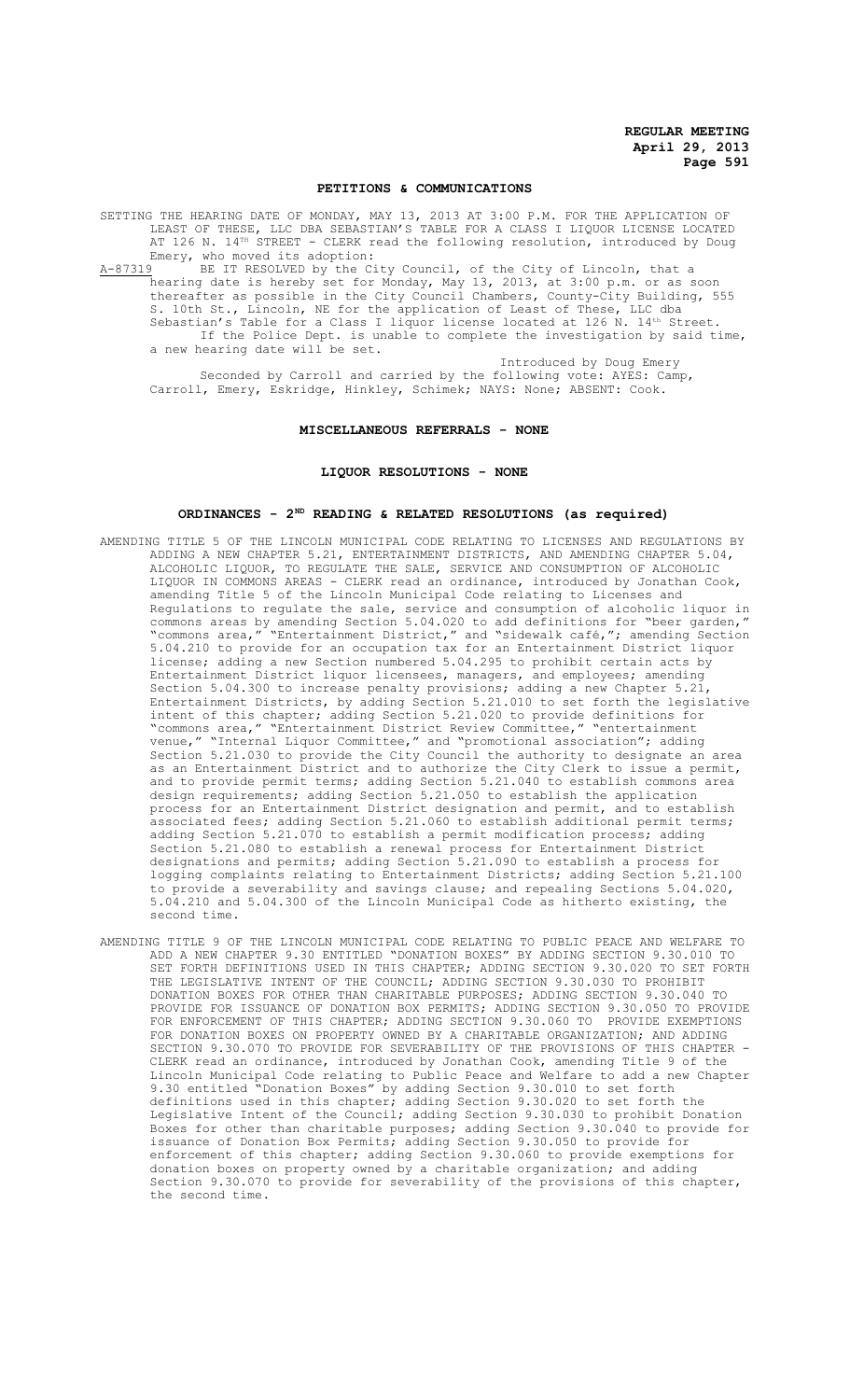#### **PUBLIC HEARING - RESOLUTIONS**

ACCEPTING THE REPORT OF NEW AND PENDING CLAIMS AGAINST THE CITY AND APPROVING DISPOSITION OF CLAIMS SET FORTH FOR THE PERIOD OF APRIL 1-15, 2013 - PRIOR to reading:

CAMP Moved MTA #1 to amend Bill No. 13R-91 in the following manner: Remove the claim of Helen DuPont in the amount of \$44.73 from the list of Denied Claims.

Seconded by Hinkley and carried by the following vote: AYES: Camp, Carroll, Emery, Eskridge, Hinkley, Schimek; NAYS: None; ABSENT: Cook. CLERK Read the following resolution, introduced by Jonathan Cook.

CARROLL Moved its adoption:

A-87320 BE IT RESOLVED by the City Council of the City of Lincoln, Nebraska: That the claims listed in the attached report, marked as Exhibit "A", dated April 16, 2013, of various new and pending tort claims filed against the City of Lincoln with the Office of the City Attorney or the Office of the City Clerk, as well as claims which have been disposed of, are hereby received as required by Neb. Rev. Stat. § 13-905 (Reissue 1997). The dispositions of claims by the Office of the City Attorney, as shown by the attached report, are hereby approved:

| DENIED CLAIMS                  |                    | ALLOWED/SETTLED CLAIMS |            |
|--------------------------------|--------------------|------------------------|------------|
| Ann & Sam Sidner               | NAS*               | Steven E. Copple       | \$2,067.00 |
| Rev. Calvin L'Heureux \$285.00 |                    | Kristina Russell       | 3,449.20   |
| Gerald Pawlak                  | NAS*               | Shayla Funk            | 2,807.65   |
| Jane Cech                      | 70.06              | Peggy Burt-Martinez    | 1,293.71   |
| <del>Helen DuPont</del>        | <del>\$44.73</del> |                        |            |
| Aaron Boucher                  | 150.00             |                        |            |
| * No Amount Specified          |                    |                        |            |

The City Attorney is hereby directed to mail to the various claimants listed herein a copy of this resolution which shows the final disposition of their claim.

Introduced by Jonathan Cook Seconded by Schimek and carried by the following vote: AYES: Camp, Carroll, Emery, Eskridge, Hinkley, Schimek; NAYS: None; ABSENT: Cook.

APPROVING AN INTERLOCAL AGREEMENT BETWEEN THE CITY OF LINCOLN AND LANCASTER COUNTY SCHOOL DISTRICT 001 TO PROVIDE FOR MAINTENANCE AND OTHER OBLIGATIONS FOR HERITAGE SCHOOL LOCATED NEAR THE NATURE CENTER IN PIONEERS PARK - CLERK read the following resolution, introduced by Jonathan Cook.<br>CARROLL Moved its adoption:

CARROLL Moved its adoption:<br>A-87321 BE IT RESOLVED by t BE IT RESOLVED by the City Council of the City of Lincoln, Nebraska: That the Interlocal Agreement between the City of Lincoln, Nebraska and Lancaster County School District 001 to provide for maintenance and other obligations for Heritage School located near the Nature Center in Pioneers Park for a twenty year term, with the option to renew for an additional five year term, upon the terms and conditions set forth in said Interlocal Agreement, which is attached hereto marked as Attachment "A", is hereby approved and the Mayor is authorized to execute the same on behalf of the City of Lincoln. The Mayor is further authorized to approve amendments to this Interlocal Agreement without further action of the City Council.

The City Clerk is directed to forward one fully executed original of said Interlocal Agreement to Jocelyn Golden, Assistant City Attorney, for transmittal to Lincoln Public Schools.

Introduced by Jonathan Cook Seconded by Schimek and carried by the following vote: AYES: Camp, Carroll, Emery, Eskridge, Hinkley, Schimek; NAYS: None; ABSENT: Cook.

APPROVING A CONSTRUCTION ENGINEERING SERVICES AGREEMENT BETWEEN THE CITY OF LINCOLN AND THE NEBRASKA DEPT. OF ROADS FOR THE USE OF FEDERAL HIGHWAY SAFETY IMPROVEMENT PROGRAM FUNDS FOR THE SUPERIOR STREET AND I-180 EAST RAMP SAFETY PROJECT (PROJECT NO. HSIP-5254(8); CITY PROJECT NO. 702620) - CLERK read the following resolution, introduced by Jonathan Cook.<br>CARROLL Moved its adoption.

Moved its adoption. A-87322 BE IT RESOLVED by the City Council of the City of Lincoln, Nebraska: That the attached Agreement between the City of Lincoln and the State of Nebraska Department of Roads for the use of Federal Highway Safety Improvement Program Funds for the Superior Street and I-180 East Ramp Safety Project (Project No. HSIP-5254(8), in accordance with the terms and conditions contained in said Agreement, is hereby approved and the Mayor is authorized to execute the same on behalf of the City of Lincoln.

The City Clerk is directed to return the executed copies of the Agreement to Craig Aldridge, Engineering Services Division of the Department of Public Works & Utilities, for transmittal and execution by the State Department of Roads.

Introduced by Jonathan Cook Seconded by Schimek and carried by the following vote: AYES: Camp, Carroll, Emery, Eskridge, Hinkley, Schimek; NAYS: None; ABSENT: Cook.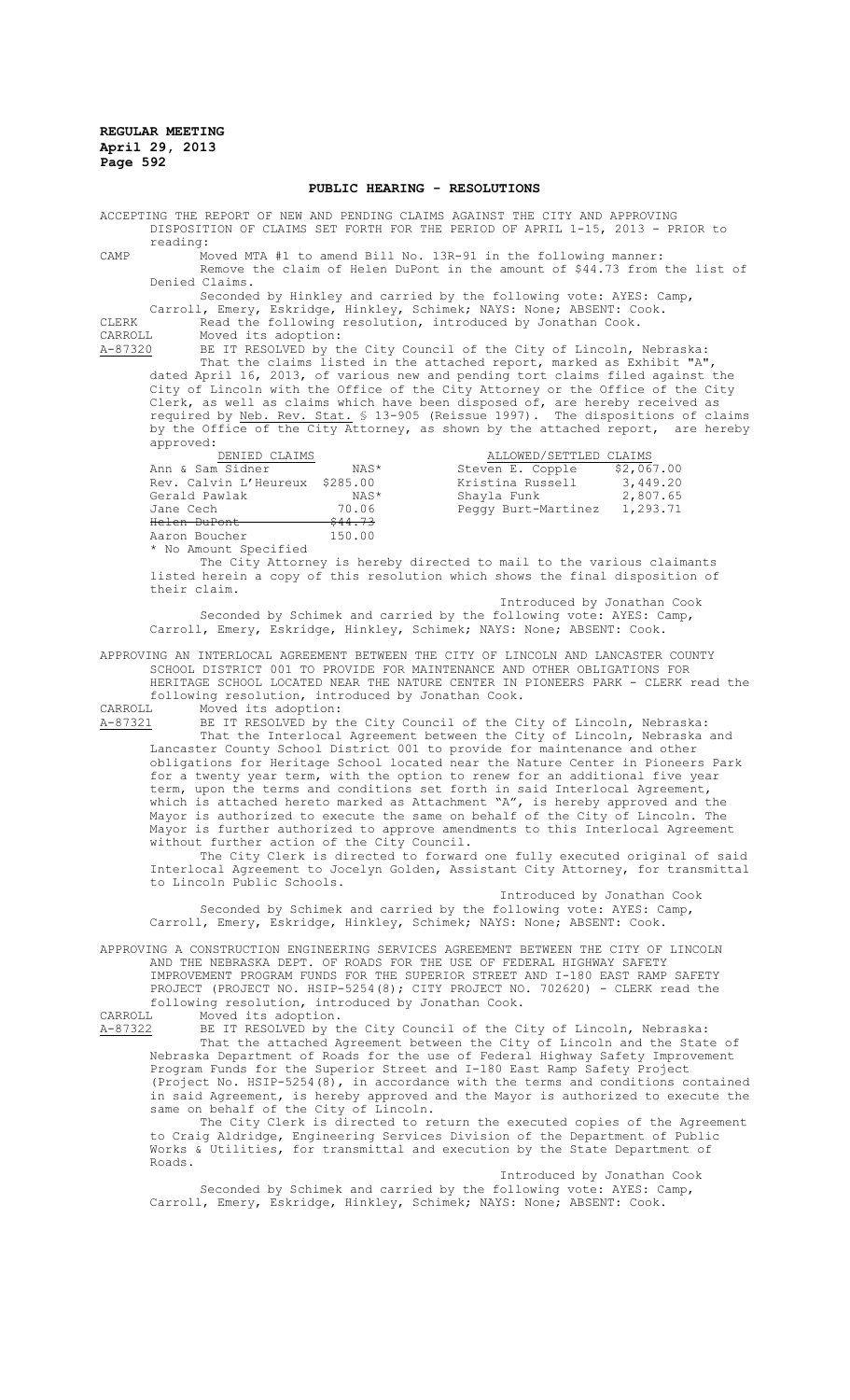# ORDINANCE - 3<sup>RD</sup> READING & RELATED RESOLUTIONS (as required)

CREATING AND ORDERING CONSTRUCTED PAVING DISTRICT NO. 2632 GENERALLY IN THAT PORTION OF 1ST STREET LYING BETWEEN P AND Q STREETS AND Q STREET BETWEEN 1ST AND 2ND STREET - CLERK read an ordinance, introduced by Jon Camp, creating and ordering constructed Paving District No. 2632, defining the limits thereof, establishing the width of the roadway to be paved and the width of the grading to be done, providing for the curbing, guttering, and relaying of sidewalks, providing for the payment of the cost thereof, designating the property to be benefitted, providing for assessment of the costs of the improvements constructed therein, providing for the acquisition of easements and additional right-of-way, if necessary, and repealing all ordinances or parts of ordinances in conflict therewith, the third time.

CAMP Moved to pass the ordinance as read.

Seconded by Carroll and carried by the following vote: AYES: Camp, Carroll, Emery, Eskridge, Hinkley, Schimek; NAYS: None; ABSENT: Cook. The ordinance, being numbered **#19872**, is recorded in Ordinance Book #28, Page .

AUTHORIZING THE ISSUANCE OF CITY OF LINCOLN TAX ALLOCATION BONDS FOR PUBLIC IMPROVEMENTS AND INFRASTRUCTURE IN THE GATEWAY SENIOR LIVING CENTER PROJECT - CLERK read an ordinance, introduced by Jon Camp, authorizing and providing for the issuance of the City of Lincoln, Nebraska Tax Allocation Bonds, Notes or other Obligations, in one or more taxable or tax-exempt series, in an aggregate principal amount not to exceed \$1,625,000 for the purpose of (1) paying the costs of acquiring, purchasing, constructing, reconstructing, improving, extending, rehabilitating, installing, equipping, furnishing and completing certain improvements within the City's Gateway Senior Living Project - Phase I Area, including acquiring any real estate and/or interests in real estate in connection therewith, and (2) paying the costs of issuance thereof; prescribing the form and certain details of the bonds, notes or other obligations; pledging certain tax revenue and other revenue to the payment of the principal of and interest on the bonds, notes or other obligations as the same become due; limiting payment of the bonds, notes or other obligations to such tax revenues; creating and establishing funds and accounts; delegating, authorizing and directing the Finance Director to exercise his independent discretion and judgment in determining and finalizing certain terms and provisions of the bonds, notes or other obligations not specified herein; taking other actions and making other covenants and agreements in connection with the foregoing; and related matters, the third time.

CAMP Moved to pass the ordinance as read.

Seconded by Carroll and carried by the following vote: AYES: Camp, Carroll, Emery, Eskridge, Hinkley, Schimek; NAYS: None; ABSENT: Cook. The ordinance, being numbered **#19873**, is recorded in Ordinance Book #28, Page .

# **ORDINANCES - 1ST READING & RELATED RESOLUTIONS (as required)**

- CREATING SPECIAL ASSESSMENT WATER DISTRICT NO. 1204 FOR THE PURPOSE OF CONSTRUCTING A 6-INCH DIAMETER WATER MAIN IN DUDLEY STREET FROM 50TH STREET TO 51ST STREET, AND ASSESSING THE COSTS THEREOF AGAINST THE BENEFITTED PROPERTY - CLERK read an ordinance, introduced by Doug Emery, creating Water District No. 1204, designating the real estate to be benefitted, providing for assessment of the costs of the improvements constructed therein, providing for the acquisition of easements and additional right-of-way, if necessary, and repealing all ordinances or parts of ordinances in conflict herewith, the first time.
- ANNEXATION NO. 12005 AMENDING THE LINCOLN CORPORATE LIMITS MAP BY ANNEXING APPROXIMATELY 23 ACRES GENERALLY LOCATED AT SOUTH 70TH STREET AND COUNTRYVIEW ROAD. (RELATED ITEMS: 13-58, 13-59) - CLERK read an ordinance, introduced by Doug Emery, annexing and including the below described land as part of the City of Lincoln, Nebraska and amending the Corporate Limits Map attached to and made part of Ordinance No. 18208, to reflect the extension of this corporate limits boundary of the City of Lincoln, Nebraska established and shown thereon, the first time.
- CHANGE OF ZONE NO. 12030 APPLICATION OF ROKEBY HOLDINGS, LLC FOR A CHANGE OF ZONE FROM AG AGRICULTURE DISTRICT AND R-3 PLANNED UNIT DEVELOPMENT TO R-3 RESIDENTIAL DISTRICT ON PROPERTY GENERALLY LOCATED AT SOUTH 70TH STREET AND COUNTRYVIEW ROAD.(RELATED ITEMS: 13-58, 13-59) - CLERK read an ordinance, introduced by Doug Emery, amending the Lincoln Zoning District Maps adopted by reference and made part of the Title 27 of the Lincoln Municipal Code, pursuant to Section 27.05.020 of the Lincoln Municipal Code, by changing the boundaries of the districts established and shown thereon, the first time.
- AMENDING THE PAY SCHEDULE FOR A CERTAIN EMPLOYEE GROUP WHOSE CLASSIFICATION IS ASSIGNED TO THE PAY RANGE WHICH IS PREFIXED BY THE LETTER "A" TO CORRECT THE PAY RANGE FOR THE CLASSIFICATION OF "IMPACT FEE ADMINISTRATOR" - CLERK read an ordinance, introduced by Doug Emery, amending Section 1 of Ordinance No. 19601 passed August 15, 2011, relating to the pay schedules of employees whose classifications are assigned to the pay range which is prefixed by the letter "A," by amending the pay range of the job classification of Impact Fee Administrator from (A14) to (A15), the first time.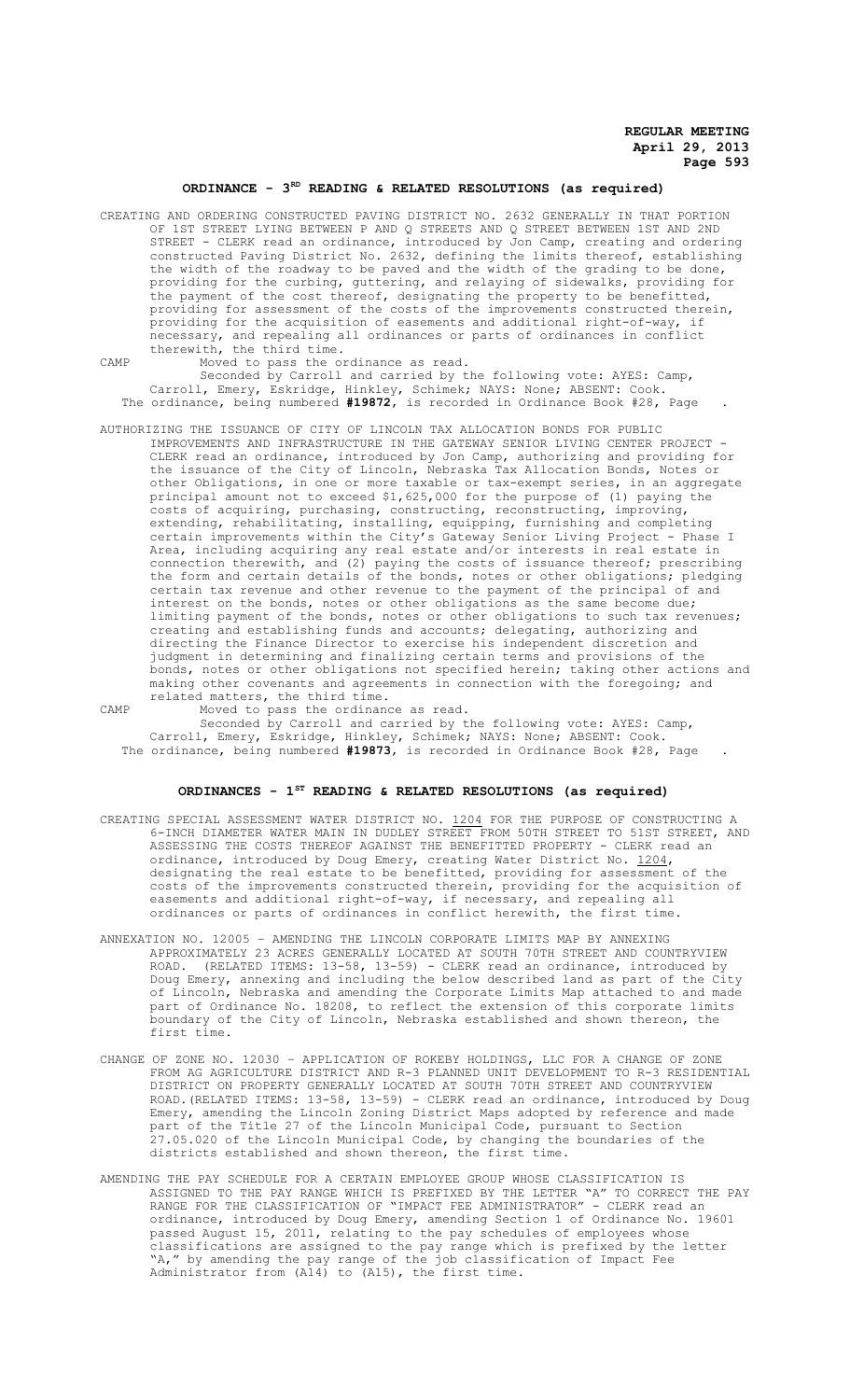AMENDING SECTION 2.35.035 OF THE LINCOLN MUNICIPAL CODE TO AUTHORIZE EMERGENCY WATER RESTRICTIONS ENACTED BY EXECUTIVE ORDER AND ALLOW THE DIRECTOR OF PUBLIC WORKS AND UTILITIES TO APPOINT WATER CONSERVATION OFFICERS; AMENDING SECTION 8.44.030 OF THE LINCOLN MUNICIPAL CODE (USE OF WATER WELL; WHEN PERMITTED) TO REQUIRE PRIVATE WATER WELL OWNERS COMPLY WITH CERTAIN PROVISIONS OF EMERGENCY WATER RESTRICTIONS; AMENDING SECTION 17.26.010 OF THE LINCOLN MUNICIPAL CODE (EMERGENCY RESTRICTIONS) TO MAKE ANY PERSONS WHO FAIL TO FOLLOW DULY ENACTED EMERGENCY WATER RESTRICTIONS SUBJECT TO THE ADMINISTRATIVE PENALTIES IDENTIFIED HEREIN; AMENDING CHAPTER 17.26 OF THE LINCOLN MUNICIPAL CODE RELATING TO EMERGENCY RESTRICTIONS BY ADDING A NEW SECTION NUMBERED 17.26.015 (RESPONSIBILITY OF PROPERTY OWNER) TO MAKE UNLAWFUL ANY VIOLATION OF AN EMERGENCY WATER RESTRICTION AND TO ESTABLISH A REBUTABLE PRESUMPTION THAT PROPERTY OWNERS ARE RESPONSIBLE FOR VIOLATIONS THAT OCCUR ON PROPERTY OWNED BY THEM; ADDING A NEW SECTION NUMBERED 17.26.040 (WATER CONSERVATION OFFICER) TO AUTHORIZE THE DIRECTOR OF PUBLIC WORKS AND UTILITIES TO APPOINT, EMPLOY, DETERMINE QUALIFICATIONS AND AUTHORIZE CITATION AUTHORITY FOR WATER CONSERVATION OFFICERS; ADDING A NEW SECTION NUMBERED 17.26.045 (PAYMENT OF FINES AND COSTS; ADMINISTRATIVE HEARING PROCESS; APPEAL) TO ESTABLISH FINES AND ADMINISTRATIVE COSTS FOR THE VIOLATION OF EMERGENCY WATER RESTRICTIONS; TO ESTABLISH AN ADMINISTRATIVE PROCESS FOR THE HANDLING, PROCESSING AND CONDUCT OF HEARINGS AND FOR APPEALS OF VIOLATION OF EMERGENCY WATER RESTRICTIONS; AND ADDING A NEW SECTION NUMBERED 17.26.047 (EMERGENCY WATER RESTRICTION FINES AND COSTS; RULES; COLLECT AND ACCOUNT FOR MONEY) TO ADDRESS THE COLLECTION AND ACCOUNTING OF MONIES COLLECTED FOR VIOLATIONS OF EMERGENCY WATER RESTRICTIONS - CLERK read an ordinance, introduced by Doug Emery, amending Section 2.35.035 of the Lincoln Municipal Code to authorize emergency water restrictions enacted by Executive Order and allow the Director of Public Works and Utilities to appoint Water Conservation Officers; amending Section 8.44.030 of the Lincoln Municipal Code (Use of Water Well; When Permitted) to require private water well owners to comply with certain provisions of emergency water restrictions; amending Section 17.26.010 of the Lincoln Municipal Code (Emergency Restrictions) to make any persons who fail to follow duly enacted emergency water restrictions subject to the administrative penalties identified herein; amending Chapter 17.26 of the Lincoln Municipal Code relating to Emergency Restrictions by adding a new section numbered 17.26.015 (Responsibility of Property Owner) to make unlawful any violation of an emergency water restriction and to establish a rebuttable presumption that property owners are responsible for violations that occur on property owned by them; adding a new section numbered 17.26.040 (Water Conservation Officer) to authorize the Director of Public Works and Utilities to appoint, employ, determine qualifications and authorize citation authority for Water Conservation Officers; adding a new section numbered 17.26.045 (Payment of Fines and Costs; Administrative Hearing Process; Appeal) to establish fines and administrative costs for the violation of emergency water restrictions; to establish and administrative process for handling, processing and conduct of hearings and for appeals of violation of emergency water restrictions; adding a new section numbered 17.26.047 (Emergency Water Restriction Fines and Costs; Rules; Collect and Account for Money) to address the collection and accounting of monies collected for violations of emergency water restrictions; and repealing Sections 2.35.035, 8.44.030, and 17.26.010 of the Lincoln Municipal Code as hitherto existing, the first time.

# **RESOLUTIONS - 1ST READING - ADVANCE NOTICE**

APPROVING A CONTRACT AGREEMENT BETWEEN THE CITY OF LINCOLN AND WESCO DISTRIBUTION, INC. FOR THE ANNUAL REQUIREMENTS TO SUPPLY AND DELIVER ELECTRICAL SUPPLIES, PURSUANT TO STATE OF NEBRASKA CONTRACT NO. 13478, FOR A THREE YEAR TERM WITH THE OPTION TO RENEW FOR TWO ADDITIONAL ONE YEAR TERMS.

#### **MISCELLANEOUS BUSINESS**

AMENDING CHAPTER 24.01 OF THE LINCOLN MUNICIPAL CODE (LINCOLN FIRE SUPPRESSION SYSTEMS) TO DELETE REFERENCES TO OR ACTIONS REQUIRED OF THE EXAMINING BOARD AND THE ADMINISTRATIVE AUTHORITY; AND BY AMENDING SECTION 24.01.010 TO REPLACE THE DEFINITION OF "ADMINISTRATIVE AUTHORITY" WITH THE DEFINITION OF "BUILDING AND SAFETY"; AMENDING SECTION 24.01.040 TO PROVIDE QUALIFICATIONS FOR A FIRE SUPPRESSION JOURNEYMAN AND FIRE SUPPRESSION CONTRACTOR, AND TO PROVIDE THAT THE DIRECTOR SHALL DETERMINE THE MINIMUM QUALIFICATIONS FOR APPLICANTS FOR REGISTRATION BASED ON A POINT SYSTEM AND SHALL APPROVE THE FORM AND CONTENT OF ANY EXAMINATION TO BE GIVEN TO APPLICANTS; REPEALING SECTION 24.01.050, EXAMINING BOARD, AUTHORITY; ADDING A NEW SECTION NUMBERED 24.01.065 TO PROVIDE FOR THE APPEAL OF AN ISSUED OR DENIED REGISTRATION CERTIFICATE; REPEALING SECTION 24.01.070, EXAMINING BOARD, MEETINGS; AMENDING SECTION 24.01.100 TO CHANGE THE PROCESS FOR SUSPENDING OR REVOKING A CERTIFICATE OF REGISTRATION; AMENDING SECTION 24.01.110 TO PROVIDE RENEWAL OF CERTIFICATES OF REGISTRATION UPON APPROVAL OF THE DIRECTOR; AMENDING SECTION 24.01.120 TO PROVIDE ANY PERSON REGISTERED AS A CONTRACTOR OR JOURNEYMAN WHO DOES NOT RENEW HIS CERTIFICATE OF REGISTRATION FOR A PERIOD OF 60 DAYS AFTER THE EXPIRATION OF THE SAME MAY BE REQUIRED TO SUBMIT HIMSELF TO AN EXAMINATION BY THE DIRECTOR BEFORE SUCH PERSON CAN AGAIN BE REGISTERED; AMENDING SECTION 24.01.150 TO INCREASE REGISTRATION AND EXAMINATION FEES; AMENDING SECTION 24.01.180 TO DELETE REFERENCES TO FIRE AND RESCUE DEPARTMENT; AMENDINGSECTION 24.01.190 TO PROVIDE FOR A PLAN REVIEW FEE; AMENDING SECTION 24.01.200 TO INCREASE PERMIT FEES AND INSPECTION FEES AND TO PROVIDE DOUBLE FEES WHERE WORK FOR WHICH A PERMIT IS REQUIRED IS STARTED WITHOUT A PERMIT AND TO ADD PROVISIONS RELATING TO PERMIT EXPIRATIONS AND REFUNDS;